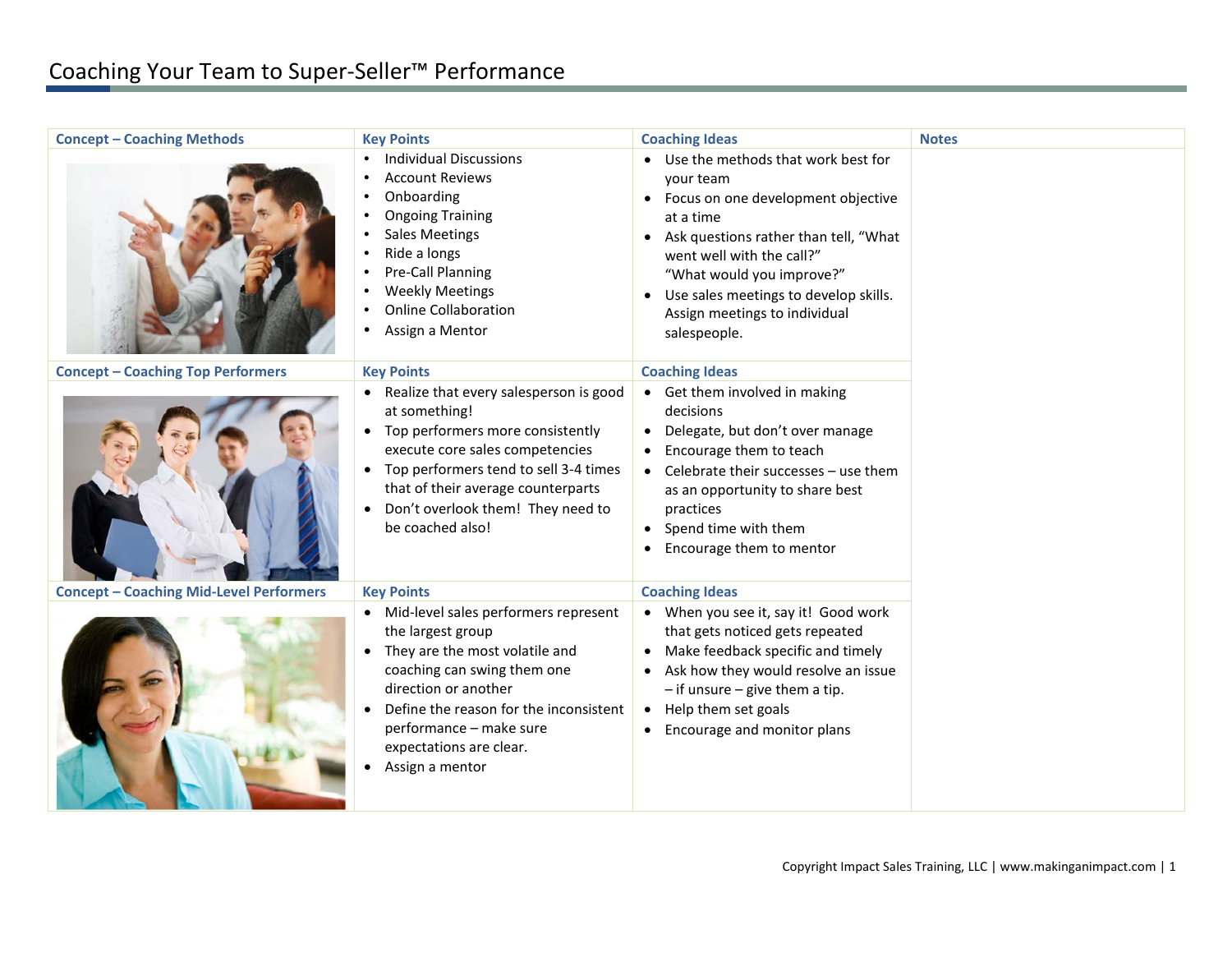| • Know the cause for<br>• Low level performers can have a<br>underperformance<br>negative impact on your team<br>• Explain the consequences of not<br>Help them improve<br>$\bullet$<br>Move them or replace them<br>changing<br>Find another internal job if the skill<br>• Provide training if it is a skill issue<br>match is right and if the<br>• Provide support and recognition if<br>underperformance is not an<br>it is a motivational issue<br>attitudinal issue<br><b>Quick Ideas for Coaching During Sales Meetings</b><br>Sales Meetings are perfect opportunities to enhance skill development. Here are some<br>Invite a Customer-Make sure that you give the customer a clear understanding<br>of why they have been selected to attend. Ask the customer to explain their<br>examples:<br>business needs, what they like about your services and what they like about<br>Feature/Benefit/Value Exercise - Post flip charts around a room with individual headings of<br>competitive services. Allow the salespeople to interact and ask questions much<br>features, benefits, value. On post it notes, ask salespersons to write as many reasons as they<br>as if they were on a sales call. They will learn from the customer and from<br>can think of for a customer to use your products/services (one reason per post-it note).<br>observing each other.<br>Then, ask them to place the post it notes on the appropriate flip chart. Review the selections<br>as a group discussing the relevance of presenting values over features and benefits.<br>Invite an Expert-This could be someone from another department, or someone<br>from outside of the company. It is highly motivating for salespeople to hear<br>what others are doing to be successful. Be certain that you give clear guidelines<br>Objections Drills-Distribute two index cards to each sales person. Ask them to write an<br>objection that they have heard since the last sales meeting on each card. Collect the cards<br>to the guest.<br>and redistribute them. Now, ask the sales persons to write responses to the objections on<br>the back of the cards that they received. Collect the cards again and redistribute. The drill<br>Market Penetration-Ask each salesperson to anonymously submit what they<br>begins with a salesperson stating the objection on one of their cards and calling on a person<br>would do to increase market penetration if they were given unlimited resources.<br>Distribute and discuss these. Prioritize and vote on recommendations as a<br>to answer. The responses are then reviewed by the group.<br>group. Then, act on the recommendations!<br>Role Playing-Prior to the meeting ask the sales persons to send you a story of what<br>happened on one of their sales calls. Create a customer scenario based on these real life<br>Referral Exercise - List a half dozen personal referral opportunities on paper and<br>situations, and a sales person scenario. Role play in groups of three. One person is the<br>make copies for each sales person. (Examples may be house paint, lawn care,<br>customer, one the salesperson, one the observer. Debrief in small groups and then large<br>babysitting, etc.) Ask the group, "If a representative of each of these services<br>groups. Your people will appreciate the real life application.<br>knocked on your door today and asked you if you knew someone who needed<br>these services, how many people would you be able to name?" Have each<br>Competition Study-Assign a competitive account to each of your salespeople. Ask each to<br>salesperson list as many people as they can think of. This exercise is to<br>research the competitive account and prepare a comparison of your<br>demonstrate that one in ten people know someone who needs your product or<br>advantages/disadvantages to the group.<br>service will give you a referral if you just ask. | <b>Concept - Coaching Low Level Performers</b> | <b>Key Points</b> | <b>Coaching Ideas</b> | <b>Notes</b> |
|----------------------------------------------------------------------------------------------------------------------------------------------------------------------------------------------------------------------------------------------------------------------------------------------------------------------------------------------------------------------------------------------------------------------------------------------------------------------------------------------------------------------------------------------------------------------------------------------------------------------------------------------------------------------------------------------------------------------------------------------------------------------------------------------------------------------------------------------------------------------------------------------------------------------------------------------------------------------------------------------------------------------------------------------------------------------------------------------------------------------------------------------------------------------------------------------------------------------------------------------------------------------------------------------------------------------------------------------------------------------------------------------------------------------------------------------------------------------------------------------------------------------------------------------------------------------------------------------------------------------------------------------------------------------------------------------------------------------------------------------------------------------------------------------------------------------------------------------------------------------------------------------------------------------------------------------------------------------------------------------------------------------------------------------------------------------------------------------------------------------------------------------------------------------------------------------------------------------------------------------------------------------------------------------------------------------------------------------------------------------------------------------------------------------------------------------------------------------------------------------------------------------------------------------------------------------------------------------------------------------------------------------------------------------------------------------------------------------------------------------------------------------------------------------------------------------------------------------------------------------------------------------------------------------------------------------------------------------------------------------------------------------------------------------------------------------------------------------------------------------------------------------------------------------------------------------------------------------------------------------------------------------------------------------------------------------------------------------------------------------------------------------------------------------------------------------------------------------------------------------------------------------------------------------------------------------------------------------------------------------------------------------------------------------------------------------------------------------------------------------------------------------------------------------------------------------------------------------------------------------------------------------------------------------------------------------------------------------------|------------------------------------------------|-------------------|-----------------------|--------------|
|                                                                                                                                                                                                                                                                                                                                                                                                                                                                                                                                                                                                                                                                                                                                                                                                                                                                                                                                                                                                                                                                                                                                                                                                                                                                                                                                                                                                                                                                                                                                                                                                                                                                                                                                                                                                                                                                                                                                                                                                                                                                                                                                                                                                                                                                                                                                                                                                                                                                                                                                                                                                                                                                                                                                                                                                                                                                                                                                                                                                                                                                                                                                                                                                                                                                                                                                                                                                                                                                                                                                                                                                                                                                                                                                                                                                                                                                                                                                                                            |                                                |                   |                       |              |
|                                                                                                                                                                                                                                                                                                                                                                                                                                                                                                                                                                                                                                                                                                                                                                                                                                                                                                                                                                                                                                                                                                                                                                                                                                                                                                                                                                                                                                                                                                                                                                                                                                                                                                                                                                                                                                                                                                                                                                                                                                                                                                                                                                                                                                                                                                                                                                                                                                                                                                                                                                                                                                                                                                                                                                                                                                                                                                                                                                                                                                                                                                                                                                                                                                                                                                                                                                                                                                                                                                                                                                                                                                                                                                                                                                                                                                                                                                                                                                            |                                                |                   |                       |              |
|                                                                                                                                                                                                                                                                                                                                                                                                                                                                                                                                                                                                                                                                                                                                                                                                                                                                                                                                                                                                                                                                                                                                                                                                                                                                                                                                                                                                                                                                                                                                                                                                                                                                                                                                                                                                                                                                                                                                                                                                                                                                                                                                                                                                                                                                                                                                                                                                                                                                                                                                                                                                                                                                                                                                                                                                                                                                                                                                                                                                                                                                                                                                                                                                                                                                                                                                                                                                                                                                                                                                                                                                                                                                                                                                                                                                                                                                                                                                                                            |                                                |                   |                       |              |
|                                                                                                                                                                                                                                                                                                                                                                                                                                                                                                                                                                                                                                                                                                                                                                                                                                                                                                                                                                                                                                                                                                                                                                                                                                                                                                                                                                                                                                                                                                                                                                                                                                                                                                                                                                                                                                                                                                                                                                                                                                                                                                                                                                                                                                                                                                                                                                                                                                                                                                                                                                                                                                                                                                                                                                                                                                                                                                                                                                                                                                                                                                                                                                                                                                                                                                                                                                                                                                                                                                                                                                                                                                                                                                                                                                                                                                                                                                                                                                            |                                                |                   |                       |              |
|                                                                                                                                                                                                                                                                                                                                                                                                                                                                                                                                                                                                                                                                                                                                                                                                                                                                                                                                                                                                                                                                                                                                                                                                                                                                                                                                                                                                                                                                                                                                                                                                                                                                                                                                                                                                                                                                                                                                                                                                                                                                                                                                                                                                                                                                                                                                                                                                                                                                                                                                                                                                                                                                                                                                                                                                                                                                                                                                                                                                                                                                                                                                                                                                                                                                                                                                                                                                                                                                                                                                                                                                                                                                                                                                                                                                                                                                                                                                                                            |                                                |                   |                       |              |
|                                                                                                                                                                                                                                                                                                                                                                                                                                                                                                                                                                                                                                                                                                                                                                                                                                                                                                                                                                                                                                                                                                                                                                                                                                                                                                                                                                                                                                                                                                                                                                                                                                                                                                                                                                                                                                                                                                                                                                                                                                                                                                                                                                                                                                                                                                                                                                                                                                                                                                                                                                                                                                                                                                                                                                                                                                                                                                                                                                                                                                                                                                                                                                                                                                                                                                                                                                                                                                                                                                                                                                                                                                                                                                                                                                                                                                                                                                                                                                            |                                                |                   |                       |              |
|                                                                                                                                                                                                                                                                                                                                                                                                                                                                                                                                                                                                                                                                                                                                                                                                                                                                                                                                                                                                                                                                                                                                                                                                                                                                                                                                                                                                                                                                                                                                                                                                                                                                                                                                                                                                                                                                                                                                                                                                                                                                                                                                                                                                                                                                                                                                                                                                                                                                                                                                                                                                                                                                                                                                                                                                                                                                                                                                                                                                                                                                                                                                                                                                                                                                                                                                                                                                                                                                                                                                                                                                                                                                                                                                                                                                                                                                                                                                                                            |                                                |                   |                       |              |
|                                                                                                                                                                                                                                                                                                                                                                                                                                                                                                                                                                                                                                                                                                                                                                                                                                                                                                                                                                                                                                                                                                                                                                                                                                                                                                                                                                                                                                                                                                                                                                                                                                                                                                                                                                                                                                                                                                                                                                                                                                                                                                                                                                                                                                                                                                                                                                                                                                                                                                                                                                                                                                                                                                                                                                                                                                                                                                                                                                                                                                                                                                                                                                                                                                                                                                                                                                                                                                                                                                                                                                                                                                                                                                                                                                                                                                                                                                                                                                            |                                                |                   |                       |              |
|                                                                                                                                                                                                                                                                                                                                                                                                                                                                                                                                                                                                                                                                                                                                                                                                                                                                                                                                                                                                                                                                                                                                                                                                                                                                                                                                                                                                                                                                                                                                                                                                                                                                                                                                                                                                                                                                                                                                                                                                                                                                                                                                                                                                                                                                                                                                                                                                                                                                                                                                                                                                                                                                                                                                                                                                                                                                                                                                                                                                                                                                                                                                                                                                                                                                                                                                                                                                                                                                                                                                                                                                                                                                                                                                                                                                                                                                                                                                                                            |                                                |                   |                       |              |
|                                                                                                                                                                                                                                                                                                                                                                                                                                                                                                                                                                                                                                                                                                                                                                                                                                                                                                                                                                                                                                                                                                                                                                                                                                                                                                                                                                                                                                                                                                                                                                                                                                                                                                                                                                                                                                                                                                                                                                                                                                                                                                                                                                                                                                                                                                                                                                                                                                                                                                                                                                                                                                                                                                                                                                                                                                                                                                                                                                                                                                                                                                                                                                                                                                                                                                                                                                                                                                                                                                                                                                                                                                                                                                                                                                                                                                                                                                                                                                            |                                                |                   |                       |              |
|                                                                                                                                                                                                                                                                                                                                                                                                                                                                                                                                                                                                                                                                                                                                                                                                                                                                                                                                                                                                                                                                                                                                                                                                                                                                                                                                                                                                                                                                                                                                                                                                                                                                                                                                                                                                                                                                                                                                                                                                                                                                                                                                                                                                                                                                                                                                                                                                                                                                                                                                                                                                                                                                                                                                                                                                                                                                                                                                                                                                                                                                                                                                                                                                                                                                                                                                                                                                                                                                                                                                                                                                                                                                                                                                                                                                                                                                                                                                                                            |                                                |                   |                       |              |
|                                                                                                                                                                                                                                                                                                                                                                                                                                                                                                                                                                                                                                                                                                                                                                                                                                                                                                                                                                                                                                                                                                                                                                                                                                                                                                                                                                                                                                                                                                                                                                                                                                                                                                                                                                                                                                                                                                                                                                                                                                                                                                                                                                                                                                                                                                                                                                                                                                                                                                                                                                                                                                                                                                                                                                                                                                                                                                                                                                                                                                                                                                                                                                                                                                                                                                                                                                                                                                                                                                                                                                                                                                                                                                                                                                                                                                                                                                                                                                            |                                                |                   |                       |              |
|                                                                                                                                                                                                                                                                                                                                                                                                                                                                                                                                                                                                                                                                                                                                                                                                                                                                                                                                                                                                                                                                                                                                                                                                                                                                                                                                                                                                                                                                                                                                                                                                                                                                                                                                                                                                                                                                                                                                                                                                                                                                                                                                                                                                                                                                                                                                                                                                                                                                                                                                                                                                                                                                                                                                                                                                                                                                                                                                                                                                                                                                                                                                                                                                                                                                                                                                                                                                                                                                                                                                                                                                                                                                                                                                                                                                                                                                                                                                                                            |                                                |                   |                       |              |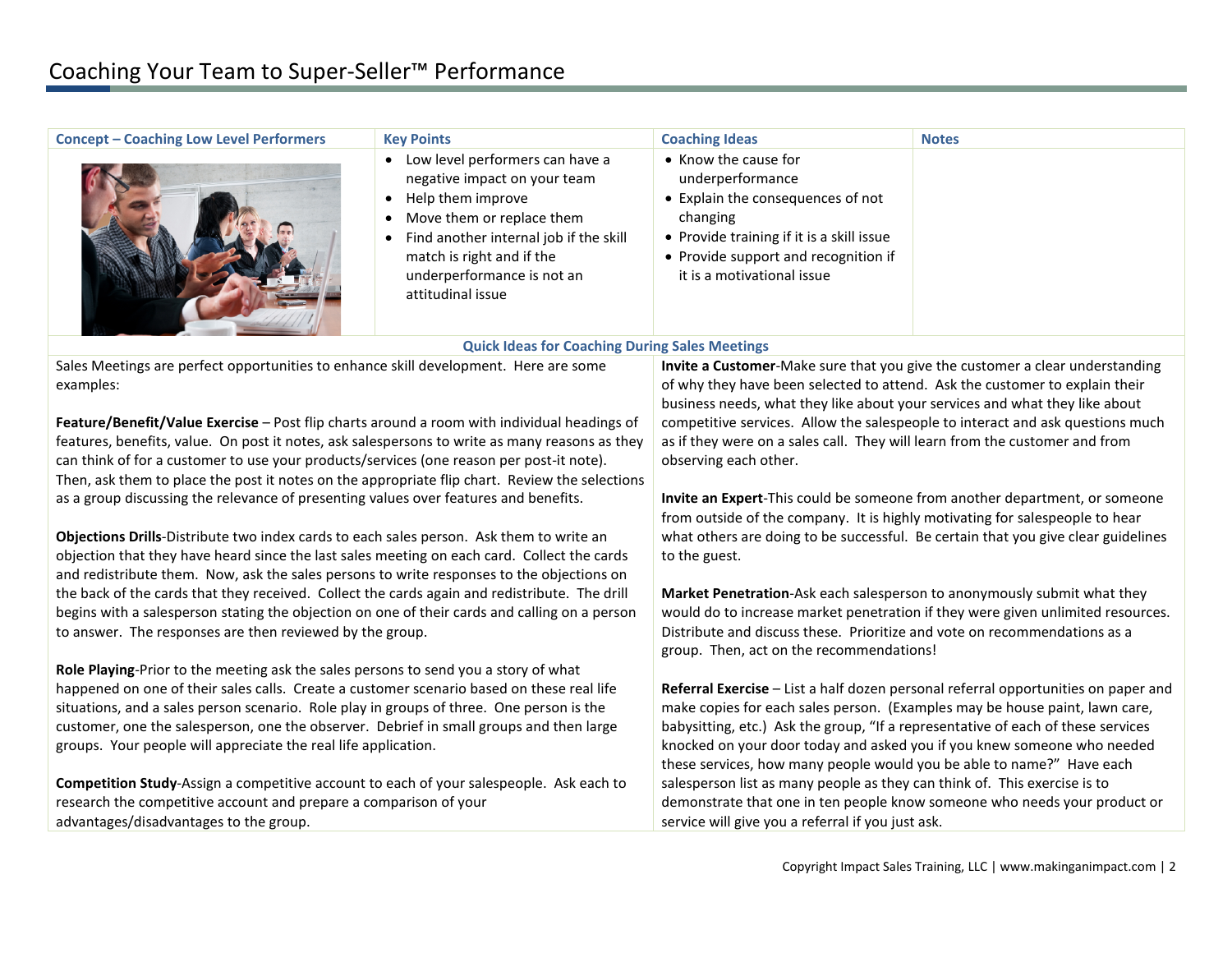| <b>Concept - Define Your Sales Model</b>                                                                                                                                                                                                                                                                                                                                                                                                                                                                                                                                               | <b>Key Points</b>                                                                                                                                                                                                                                                                                                                                                                                                                                                                                                                                                                                                                                                                                       | <b>Coaching Ideas</b>                                                                                                                                                                                                                                                                                                                                                                                                                                                                                                                                                                                                                                                                                       |
|----------------------------------------------------------------------------------------------------------------------------------------------------------------------------------------------------------------------------------------------------------------------------------------------------------------------------------------------------------------------------------------------------------------------------------------------------------------------------------------------------------------------------------------------------------------------------------------|---------------------------------------------------------------------------------------------------------------------------------------------------------------------------------------------------------------------------------------------------------------------------------------------------------------------------------------------------------------------------------------------------------------------------------------------------------------------------------------------------------------------------------------------------------------------------------------------------------------------------------------------------------------------------------------------------------|-------------------------------------------------------------------------------------------------------------------------------------------------------------------------------------------------------------------------------------------------------------------------------------------------------------------------------------------------------------------------------------------------------------------------------------------------------------------------------------------------------------------------------------------------------------------------------------------------------------------------------------------------------------------------------------------------------------|
| Pre-Call<br>Open the Call /<br><b>Update Profile</b><br><b>Gain Attention</b><br>& Follow Up<br>Set an Objective<br>Perform Needs Analysis<br>Develop Questions<br><b>Handle Objections</b><br><b>Create Interest</b><br>and Gain Commitm<br>Consultative Sales Model<br>· Eliminate Objections<br>· Uncover Needs<br>Close on an Action<br>Create Rapport<br>. Ask & Answer Questions<br><b>Offer Solutions</b><br><b>Edivet to Rehavior J</b><br>Recognize<br>Relevant to Customer Goal<br><b>Communication Style</b><br><b>Buying Signs</b><br>Refer if Necessary<br>Focus on Value | Define your sales process and model<br>$\bullet$<br>Define the individual competencies, skills, knowledge and<br>behaviors aligned to your model<br>Assess salespeople on their knowledge and abilities<br>Encourage individual performance development plans aligned<br>$\bullet$<br>to your model                                                                                                                                                                                                                                                                                                                                                                                                     | Review your sales process model with your team on a regular<br>$\bullet$<br>basis<br>$\bullet$<br>Use the model to help salespeople conduct effective pre-call<br>planning<br>$\bullet$<br>Help salespeople plan value oriented interactions based on<br>each individual customer influencer, role and behavior                                                                                                                                                                                                                                                                                                                                                                                             |
| <b>Competency - Consultative Sales Approach</b>                                                                                                                                                                                                                                                                                                                                                                                                                                                                                                                                        | <b>Key Behaviors</b>                                                                                                                                                                                                                                                                                                                                                                                                                                                                                                                                                                                                                                                                                    | <b>Coaching Ideas</b>                                                                                                                                                                                                                                                                                                                                                                                                                                                                                                                                                                                                                                                                                       |
| Competency - Applies Consultative Sales Approach<br>Traditional<br>Emotional<br>Consultative<br><b>Product Selling</b><br>Selling<br>Selling                                                                                                                                                                                                                                                                                                                                                                                                                                           | Demonstrates a solution-oriented approach to selling<br>Demonstrates value specific to each customer<br>$\bullet$<br>Seeks to understand needs beyond the obvious<br>$\bullet$<br>Provides innovative solutions for customers<br>Utilizes questioning skills appropriately<br>Gains deep understanding of core customer business and<br>process<br>Is prepared, conducts appropriate pre and post call-planning<br>$\bullet$<br>Articulates value proposition appropriate to each level of<br>contact<br>Uses support technology appropriately depending on the<br>interaction or presentation                                                                                                          | Encourage your sales team to develop questions prior to sales<br>calls based on pre-call analysis of customer needs<br>At sales meetings, role-play the sales process in small groups.<br>Encourage sales people to provide feedback to each other<br>Review sales plans to ensure that dialogues emphasize value -<br>$\bullet$<br>typically in terms of saved time, money, resources, better<br>efficiencies, etc.                                                                                                                                                                                                                                                                                        |
| <b>Competency - Expands Business</b>                                                                                                                                                                                                                                                                                                                                                                                                                                                                                                                                                   | <b>Key Behaviors</b>                                                                                                                                                                                                                                                                                                                                                                                                                                                                                                                                                                                                                                                                                    | <b>Coaching Ideas</b>                                                                                                                                                                                                                                                                                                                                                                                                                                                                                                                                                                                                                                                                                       |
| Competency - Expands Business with Current and Potential Customers<br>· Prioritizes according to potential<br>· An A is an A regardless of current or potential status<br>· Is sought after for industry expertise<br>· There is no such thing as used inventory                                                                                                                                                                                                                                                                                                                       | Develops, prioritizes and maintains a territory plan<br>Assesses individual account value/potential<br>Creates SMART sales call objectives<br>$\bullet$<br>Utilizes customer profile information to develop account<br>$\bullet$<br>strategy and relationships<br>Demonstrates effective telephone prospecting skills.<br>Sells to multi-level influencers<br>$\bullet$<br>Strategizes with sales manager/team members<br>$\bullet$<br>Develops strategies for each key influencer<br>Stays current on relevant market/industry trends<br>Utilizes effective prospecting tools<br>Utilizes current technology to research and network<br>$\bullet$<br>Makes sales contact according to prioritized plan | Conduct pre-call planning with sales team members to include<br>sales call objectives, account potential, specific value<br>proposition for each influencer<br>Prioritize sales activity based on potential<br>$\bullet$<br>Conduct round robin account analysis at sales meetings<br>$\bullet$<br>encouraging each team member to "build" on an account<br>based on objectives and current position<br>Encourage sales team to network with non-competitor sales<br>people who serve the same customer base<br>Encourage salespeople to use online resources (such as<br>$\bullet$<br>LinkedIn to mine pre-call intelligence. Looking up profiles of<br>influencers reveals volumes on how to sell to them |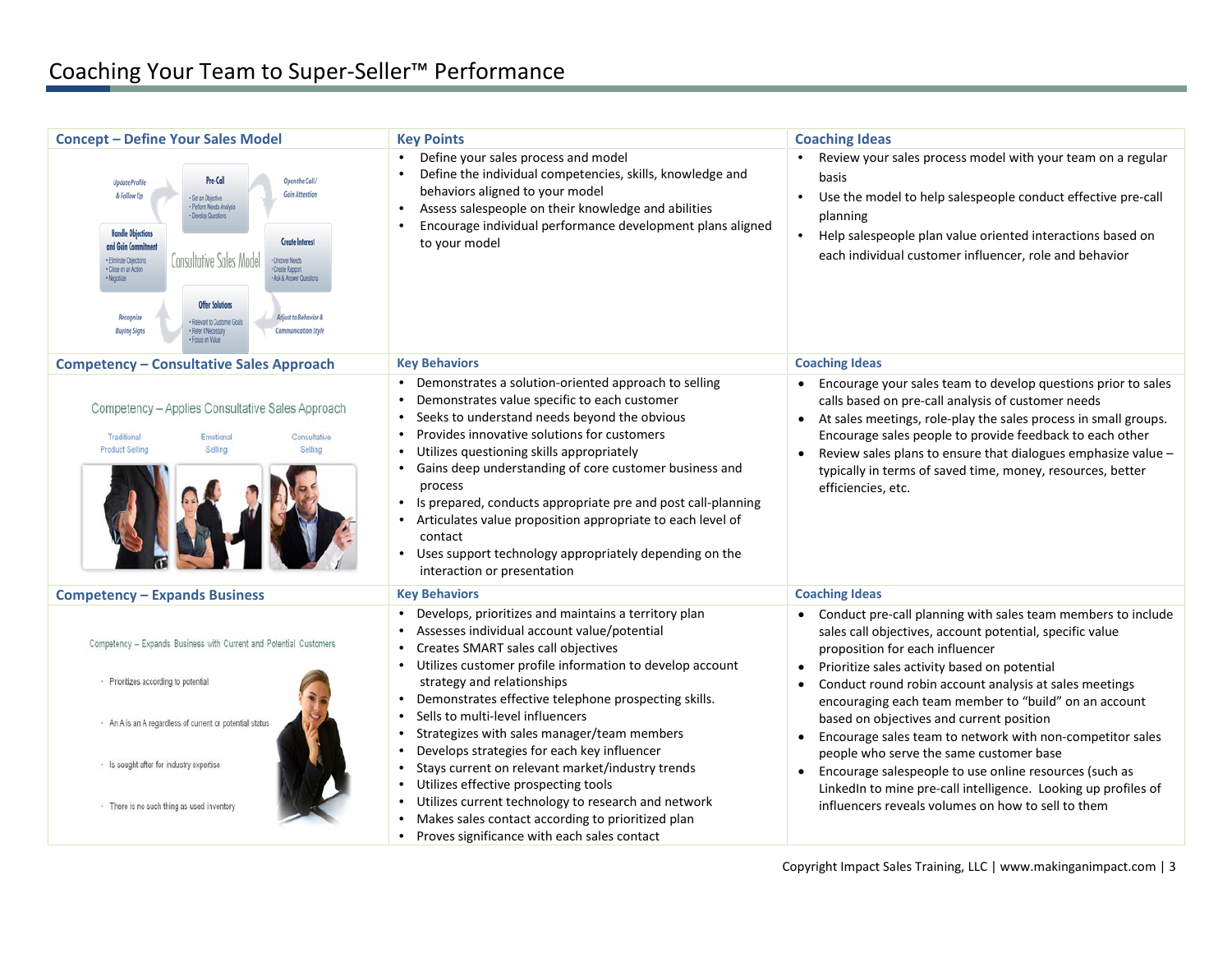| <b>Competency - Effectively Influences</b>                                                                                                                                                                                                                                                                                                                                                                                                                                                                                                                                                                                                                                                                                                                                                                                               | <b>Key Behaviors</b>                                                                                                                                                                                                                                                                                                                                                                                                                                                                                                                                                                                                                                          | <b>Coaching Ideas</b>                                                                                                                                                                                                                                                                                                                                                                                                                                                                                                                                                                                                                                                                                                                     |
|------------------------------------------------------------------------------------------------------------------------------------------------------------------------------------------------------------------------------------------------------------------------------------------------------------------------------------------------------------------------------------------------------------------------------------------------------------------------------------------------------------------------------------------------------------------------------------------------------------------------------------------------------------------------------------------------------------------------------------------------------------------------------------------------------------------------------------------|---------------------------------------------------------------------------------------------------------------------------------------------------------------------------------------------------------------------------------------------------------------------------------------------------------------------------------------------------------------------------------------------------------------------------------------------------------------------------------------------------------------------------------------------------------------------------------------------------------------------------------------------------------------|-------------------------------------------------------------------------------------------------------------------------------------------------------------------------------------------------------------------------------------------------------------------------------------------------------------------------------------------------------------------------------------------------------------------------------------------------------------------------------------------------------------------------------------------------------------------------------------------------------------------------------------------------------------------------------------------------------------------------------------------|
| Adjusts sales approach based on behavioral style.<br>Fast-paced, cut to the chase, get to the point<br>Stress results, accomplishments and innovation<br>Director<br>Quick to make decisions - Make it their idea<br>Motto: Just Do It!<br>Fast-paced - socially striving<br>Stress how the decision will make them look<br>Expressive<br>Quick to make decisions - follow-up on their commitments<br>Motto: Life's Too Short - Have Some Fun!<br>Reserved - friendly- neighborly - soft-spoken<br>Stress reliability, dependability, warranties<br>Steady<br>Slower to make decisions - use testimonials<br>Motto: Two Heads Are Better Than One!<br>Reserved - analytical - calculating<br>Stress value, proof, facts and figures<br>Analytica<br>Slower to make decisions -quantify<br>Motto: If You Are Going to Do It - Do It Right | Builds relationships with multiple influencers<br>$\bullet$<br>Builds relationships by importance to the customer<br>$\bullet$<br>Identifies dominant customer behavioral styles<br>$\bullet$<br>Adjusts sales approach based on styles<br>$\bullet$<br>Identifies communication style and most appropriate means of<br>communication for each customer<br>Uses sales aids based on communication style/preference<br>$\bullet$<br>Adjusts presentation to meet the needs of various behavioral<br>and communication styles<br>Clarifies vague messages to increase understanding<br>$\bullet$<br>Encourages dialogue with customers to understand needs<br>٠ | • Help salespeople identify their own behavioral style and<br>corresponding strengths and opportunities<br>Encourage salespeople to identify behavioral and<br>communication styles in customers<br>Plan sales presentations according to the value most<br>$\bullet$<br>representative of each style group<br>Ask salespeople to describe how they would communicate the<br>same message to the three different communication styles,<br>visual, auditory and kinesthetic<br>Include customer behavioral and communication styles in<br>CRM fields or other account planning and communication<br>tools.<br>Encourage salespeople to appeal to communication and<br>$\bullet$<br>behavioral styles with you and other internal customers |
| <b>Competency - Overcomes Stalls/Objections</b>                                                                                                                                                                                                                                                                                                                                                                                                                                                                                                                                                                                                                                                                                                                                                                                          | <b>Key Behaviors</b>                                                                                                                                                                                                                                                                                                                                                                                                                                                                                                                                                                                                                                          | <b>Coaching Ideas</b>                                                                                                                                                                                                                                                                                                                                                                                                                                                                                                                                                                                                                                                                                                                     |
| Diffuse - Agree with the customer - Price is important, isn't it?<br>Clarify - How much too much is it? Or What are you comparing it to?<br>Categorize:<br>Skepticism - Use proof - like testimonials<br>Indifference - Show consequences of not taking action<br>Opposition - Minimize the importance of the opposition - quantify value                                                                                                                                                                                                                                                                                                                                                                                                                                                                                                | Clarifies stalls to the sale to verify the concern<br>$\bullet$<br>Develops answers to most common objections<br>$\bullet$<br>Uses proof sources to overcome skepticism<br>$\bullet$<br>Uses consequences to overcome indifference<br>$\bullet$<br>Gains commitments in response to price inquiries<br>$\bullet$<br>Quantifies value in terms of cost versus price<br>$\bullet$<br>Overcomes price concerns and other opposition type<br>objections by minimizing                                                                                                                                                                                             | Practice clarifying statements with your sales team to<br>reinforce the importance of getting beyond stalls. For<br>example, if a customer says, "Send me some information", you<br>could clarify by asking, "What specific information are you<br>interested in?"<br>Ask salespeople to write objections on index cards. Next, ask<br>them to write answers on the back of the cards based on the<br>guidelines for handling skepticism, indifference and<br>opposition. Collect them and play objections baseball -<br>pitching objections to each other                                                                                                                                                                                |
| <b>Competency - Gains Commitments</b>                                                                                                                                                                                                                                                                                                                                                                                                                                                                                                                                                                                                                                                                                                                                                                                                    | <b>Key Behaviors</b>                                                                                                                                                                                                                                                                                                                                                                                                                                                                                                                                                                                                                                          | <b>Coaching Ideas</b>                                                                                                                                                                                                                                                                                                                                                                                                                                                                                                                                                                                                                                                                                                                     |
|                                                                                                                                                                                                                                                                                                                                                                                                                                                                                                                                                                                                                                                                                                                                                                                                                                          | Recognizes buying signs<br>$\bullet$<br>Responds to opportunities to gain commitments.<br>$\bullet$<br>Diffuses negativity professionally<br>$\bullet$<br>Applies convincer strategies where appropriate.<br>$\bullet$<br>Demonstrates a consultative approach to gaining<br>$\bullet$<br>commitments<br>Eliminates or reduces buyer anxieties or fears associated<br>$\bullet$<br>with commitment                                                                                                                                                                                                                                                            | • As part of the pre-call planning process, ask salespeople<br>to consider the call to action for each sales call. Ask,<br>"What specific objective should be reached and what<br>action should be taken as a result of this meeting?"<br>Encourage sales people to research client profiles and<br>other online data. Pay attention to recommendations<br>that they make about others. Use that information to<br>propose solutions based on what convinces them most                                                                                                                                                                                                                                                                    |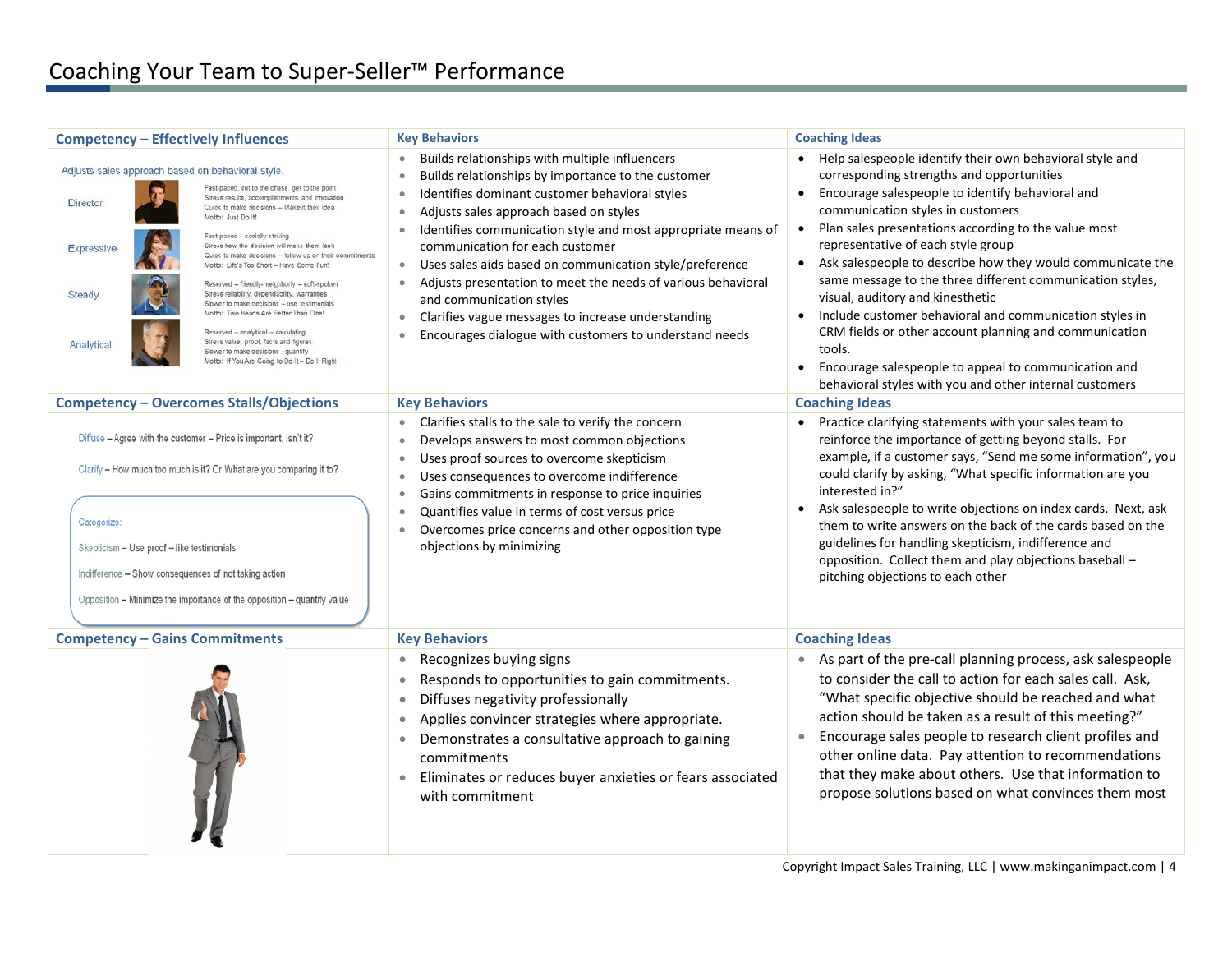| <b>Competency - Provides Timely Service</b>                                                                                                                                                                                                                                                                                            | <b>Key Behaviors</b>                                                                                                                                                                                                                                                                                                                                                                                                                                                                                                                                                                                                                                                                                                                                                                                                                | <b>Coaching Ideas</b>                                                                                                                                                                                                                                                                                                                                                                                                                                                                                                                                                                              |
|----------------------------------------------------------------------------------------------------------------------------------------------------------------------------------------------------------------------------------------------------------------------------------------------------------------------------------------|-------------------------------------------------------------------------------------------------------------------------------------------------------------------------------------------------------------------------------------------------------------------------------------------------------------------------------------------------------------------------------------------------------------------------------------------------------------------------------------------------------------------------------------------------------------------------------------------------------------------------------------------------------------------------------------------------------------------------------------------------------------------------------------------------------------------------------------|----------------------------------------------------------------------------------------------------------------------------------------------------------------------------------------------------------------------------------------------------------------------------------------------------------------------------------------------------------------------------------------------------------------------------------------------------------------------------------------------------------------------------------------------------------------------------------------------------|
| · Establishes immunity through trust<br>Careful to make claims - sets realistic expectations<br>Uses profiles to strategically build relationships<br>Provides Unique services to differentiate                                                                                                                                        | Responds quickly to customer inquiries<br>Seeks to understand the need of customer initiated<br>calls or interactions<br>Directs customers to best solutions based on expressed<br>$\bullet$<br>needs, inquiries or problems<br>Keeps promises or commitments<br>Makes honest/accurate claims<br>Builds trust and rapport<br>$\bullet$<br>Seeks to exceed customer expectations.<br>$\bullet$<br>Clarifies responses to customer follow-up<br>Keeps customer profile information to strategically<br>build relationships                                                                                                                                                                                                                                                                                                            | • Reinforce that "after the sale" follow-up includes<br>identifying additional opportunities and beginning the<br>sales process again<br>• Consider using sales teams in order to have inside sales<br>support to fulfill immediate service requests<br>• Keep customer profile information in CRM or other data<br>profile. Consider different campaigns and touch points<br>for different customer points and for different account<br>values<br>• Ask your salespeople to research the competition and<br>describe what differentiates your company, solutions and<br>services that you provide |
| <b>Competency - Negotiates Collaboratively</b>                                                                                                                                                                                                                                                                                         | <b>Key Behaviors</b>                                                                                                                                                                                                                                                                                                                                                                                                                                                                                                                                                                                                                                                                                                                                                                                                                | <b>Coaching Ideas</b>                                                                                                                                                                                                                                                                                                                                                                                                                                                                                                                                                                              |
| High<br>Collaborate<br>Accommodate<br><b>Build good</b><br>Problem solve so<br>Concern for Relationship<br>elationships<br>that with both win<br>Moderate<br>Compromise<br>split the difference<br>Be a winner at<br>Take whatever<br>any cost<br>you can get<br>Mo7<br>Dominate<br>Concede<br>Low<br>Moderat<br>Concern for Substance | Seeks mutual problem solving for a win/win solution<br>$\bullet$<br>Utilizes a collaborative approach to negotiation where<br>appropriate<br>Determines the best negotiation approach to use<br>$\bullet$<br>depending on pre-negotiation knowledge<br>Makes concessions conditional<br>$\bullet$<br>Plans for successful negotiations. (See negotiation<br>$\bullet$<br>planner)<br>Makes concessions that improve profitability<br>٠<br>Recognizes powers and strengths in negotiation.<br>$\bullet$<br>Recognizes and overcomes buyer tactics<br>$\bullet$<br>Utilizes negotiation positions that best suit conditions<br>$\bullet$<br>Plans for how different customers negotiate.<br>$\bullet$<br>Identifies non-monetary concessions and uses them<br>appropriately<br>Applies the rules of win-win negotiations<br>$\bullet$ | • Use a negotiation planner<br>• Help salespeople decide the most feasible negotiation<br>approach based on strengths and weaknesses<br>• Help salespeople understand the cost of making<br>concessions and the importance of making them<br>conditional<br>• Play a negotiation game to practice planning and<br>incorporating skills outside of customer interactions (see<br>sample negotiation game in DVR Learning Coaching<br>Planners)<br>• Evaluate the "real" profitability of a sale both pre and<br>post review and analysis                                                            |